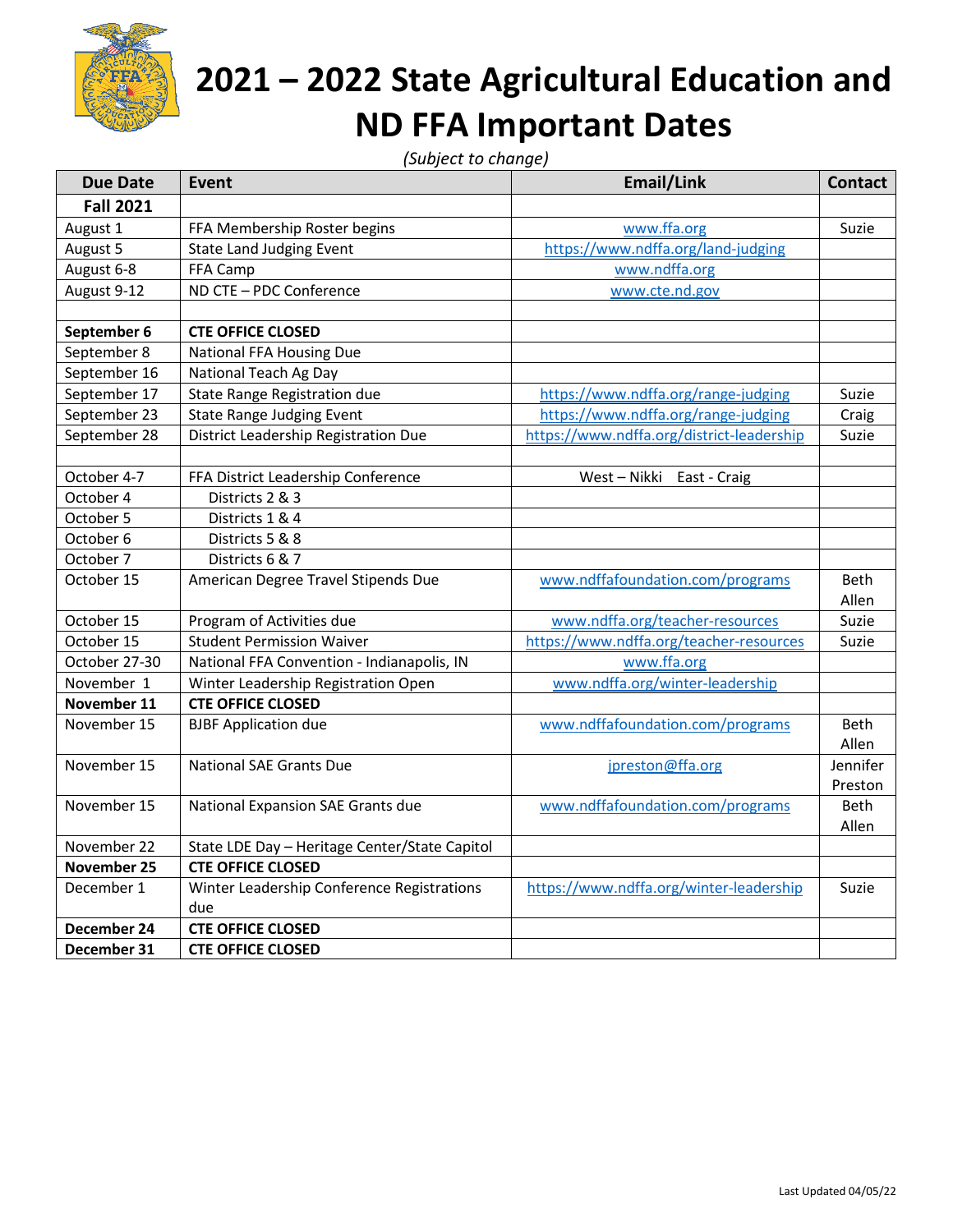

## **2021 – 2022 State Agricultural Education and ND FFA Important Dates**

*(Subject to change)*

| 2022               | <b>Event</b>                                   | Email/Link                                 | <b>Contact</b> |
|--------------------|------------------------------------------------|--------------------------------------------|----------------|
| January 4          | State Officer Candidate Application open       | https://www.ndffa.org/become-state-        | Suzie          |
|                    |                                                | officer                                    |                |
| January 8-9        | Winter Leadership Conference - Bismarck        | https://www.ndffa.org/winter-leadership    |                |
|                    | <b>Event Center</b>                            |                                            |                |
| January 15         | FFA Membership Roster Due (eligible to         | www.ffa.org                                | Suzie          |
|                    | participate in district and state events)      |                                            |                |
| January 17         | <b>CTE OFFICE CLOSED</b>                       |                                            |                |
| January 20-21      | Mid-Winter Professional Development            |                                            |                |
| TBD                | Little International ~ Fargo, ND               |                                            |                |
| February 1         | State & American Degree Nominations Due        | www.ndffa.org                              |                |
| February 15        | FFA American Degree Due                        | www.ndffa.org                              |                |
| February 15        | State FFA Degree Due                           | www.ndffa.org                              |                |
| February 19-26     | FFA Week                                       |                                            |                |
| <b>February 21</b> | <b>CTE OFFICE CLOSED</b>                       |                                            |                |
| <b>TBA</b>         | <b>State Crop Show</b>                         | https://www.ndffa.org/state-crop-show      |                |
| March 1            | Honorary State Degree Due                      | www.ndffa.org                              |                |
| March 14           | Winter CDE Registration Due                    | https://www.ndffa.org/winter-cdes          | Suzie          |
| March 15           | Washington Leadership Conference               | www.ndffafoundation.com/programs           | Beth           |
|                    | Scholarships Due                               |                                            | Allen          |
| March 21           | Winter CDE's - Minot, ND                       | https://www.ndffa.org/winter-cdes          |                |
|                    |                                                |                                            |                |
| April 1            | <b>State Proficiency Due</b>                   |                                            |                |
| April 1            | <b>State STAR Application Due</b>              |                                            |                |
| April 1            | <b>State Convention Registration Open</b>      | www.ndffa.org/state-convention             | Suzie          |
| April 15           | Food for America Due                           |                                            | Nikki          |
| April 15           | National Chapter Application Due               |                                            | Nikki          |
| April 15           | <b>CTE OFFICE CLOSED</b>                       |                                            |                |
| April 30           | #FFAServes Application Due                     | www.ndffa.org                              | Suzie          |
| May 1              | Horse Evaluation Registration Due              | https://www.ndffa.org/horse                | Suzie          |
| May 5              | <b>State FFA Convention Registration Due</b>   | https://www.ndffa.org/state-convention     | Suzie          |
|                    | <b>State FFA Talent Application</b>            | https://www.ndffa.org/state-convention     | Suzie          |
|                    | State FFA Officer Application Due              | https://www.ndffa.org/become-state-officer | Suzie          |
|                    | Agriscience Fair Signup Due                    | https://www.ndffa.org/state-convention     | Suzie          |
|                    | <b>State Officer Screening Committee</b>       | https://www.ndffa.org/state-convention     | Suzie          |
|                    | <b>Registration Due</b>                        |                                            |                |
| <b>May 10</b>      | <b>Horse Evaluation</b>                        | https://www.ndffa.org/horse                | Suzie          |
| May 15             | Agriscience Abstracts due                      | agriscience@ndffa.org                      |                |
| May 22             | <b>State CDE Registration Due</b>              | https://www.ndffa.org/state-convention     | Suzie          |
| <b>May 30</b>      | <b>CTE OFFICE CLOSED</b>                       |                                            |                |
| June 6-9           | ND State FFA Convention - Fargo, ND            |                                            |                |
| July 4             | <b>CTE OFFICE CLOSED</b>                       |                                            |                |
| July 15            | FairEntry Deadline for All Static Exhibits and | www.ndffa.org/state-fair                   | Craig          |
|                    | Livestock                                      |                                            |                |
| July 22-30         | ND State Fair - Minot, ND                      | https://www.ndffa.org/state-fair           | Craig          |
| July 30            | State Land Judging Registration Due            | https://www.ndffa.org/land-judging         | Suzie          |
| July 31            | Membership Year Ends                           |                                            |                |